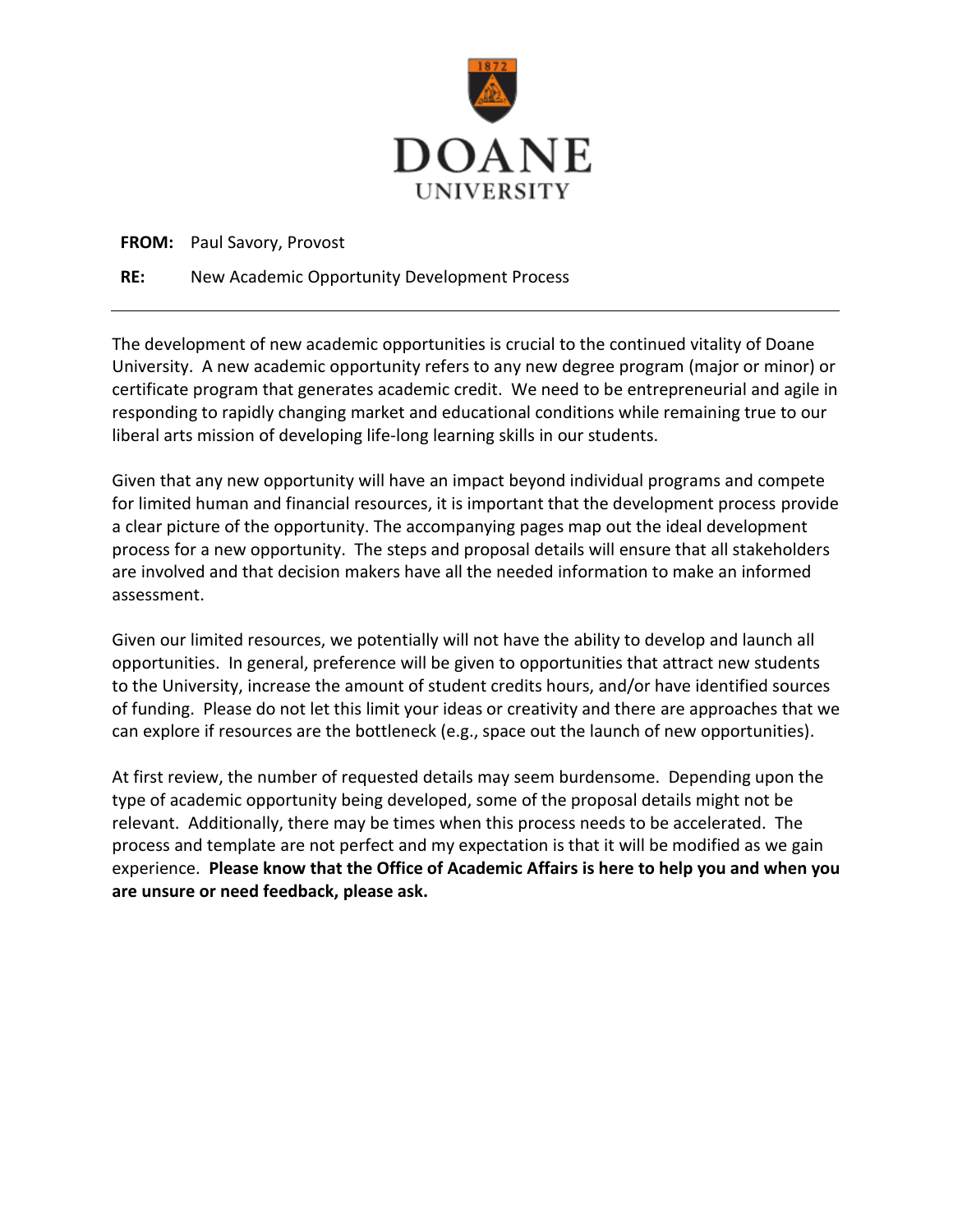# **New Academic Opportunity Development Process**

| <b>Idea Generation</b>                                                                                               |
|----------------------------------------------------------------------------------------------------------------------|
| Ideas for new academic opportunities can come from a range of sources: an individual faculty member, an              |
| academic program, a college or university planning group, an external university stakeholder, or by an institutional |
| scan of potential new opportunities                                                                                  |

**Proposal Development** – map out a new academic opportunity in a standard format so as to be shared and evaluated by all stakeholders

| <b>Step</b> | Task                           | <b>Description</b>                                                                                                                                                                                                                                                         |
|-------------|--------------------------------|----------------------------------------------------------------------------------------------------------------------------------------------------------------------------------------------------------------------------------------------------------------------------|
|             | Secure approval from<br>Dean   | Development Team (champion(s) for the proposal – could be individual<br>faculty member, department team, college team, administrative team)<br>secures permission from the Dean of the college hosting the program to<br>proceed with development of the proposal.         |
|             | <b>Contact the Provost</b>     | The Development Team for the new opportunity notifies the Provost. The<br>Provost will serve as an ongoing resource to the Development Team for<br>completing the new program proposal template and bringing together<br>stakeholders to support the proposal development. |
| 3           | Program Development            | Development Team develops the proposal using the accompanying Proposal<br>for New Academic Opportunity.                                                                                                                                                                    |
| 4           | <b>Market Analysis Section</b> | Development Team works with the Doane Enrollment team and Marketing<br>office to explore available market analysis resources for the opportunity<br>(part G of the proposal template)                                                                                      |
| 5           | <b>Budget Section</b>          | Development Team works with the Provost on creation of a 5-year budget<br>(part U of the proposal template) reflecting startup costs, annual expenses,<br>and projected revenues.                                                                                          |

| Proposal Approval - steps involved in approving a new academic opportunity |                                                    |                                                                                                            |  |  |
|----------------------------------------------------------------------------|----------------------------------------------------|------------------------------------------------------------------------------------------------------------|--|--|
| <b>Step</b>                                                                | Task                                               | <b>Description</b>                                                                                         |  |  |
| $\mathbf{1}$                                                               | Approval from Provost                              | Completed proposal will seek approval by Provost                                                           |  |  |
| $\overline{2}$                                                             | Approval by President's<br>Cabinet                 | Completed proposal will seek approval by President's cabinet                                               |  |  |
| 3                                                                          | Approval from the<br>Academic Affairs<br>Committee | Completed proposal will seek approval by faculty Academic Affairs (graduate<br>or undergraduate) committee |  |  |
| 4                                                                          | Approval from faculty<br>Assembly                  | Completed proposal will seek approval by full faculty at Faculty Assembly                                  |  |  |
| 5                                                                          | Approval from Board of<br><b>Directors</b>         | If needed, Provost will seek proposal approval from Board of Trustees                                      |  |  |
| 6                                                                          | Approval from HLC                                  | If needed, Provost will seek proposal approval from HLC                                                    |  |  |

| <b>Program Launch</b> – key items in launching an opportunity |                                                                                                                                                                                                                                                                                                            |  |  |  |
|---------------------------------------------------------------|------------------------------------------------------------------------------------------------------------------------------------------------------------------------------------------------------------------------------------------------------------------------------------------------------------|--|--|--|
| <b>Key Item</b>                                               | <b>Description</b>                                                                                                                                                                                                                                                                                         |  |  |  |
| Course development                                            | Development Team starts the course development process. All new courses need to<br>go through the academic approval process.                                                                                                                                                                               |  |  |  |
| Online course development                                     | If the opportunity will offer online courses, Development Team will work with the<br>Office of Educational Services on the planning and development of the courses.<br>Course development may be started prior to final approval of the opportunity in<br>order to meet program launch enrollment targets. |  |  |  |
| Enrollment services & marketing                               | Development Team will work with Doane Enrollment team and Marketing office to<br>develop and implement program marketing and enrollment management strategies.<br>These strategies may be started prior to final approval of the program.                                                                  |  |  |  |
| Catalog description                                           | Development team will work with the Registrar to specify the catalog description for<br>the opportunity.                                                                                                                                                                                                   |  |  |  |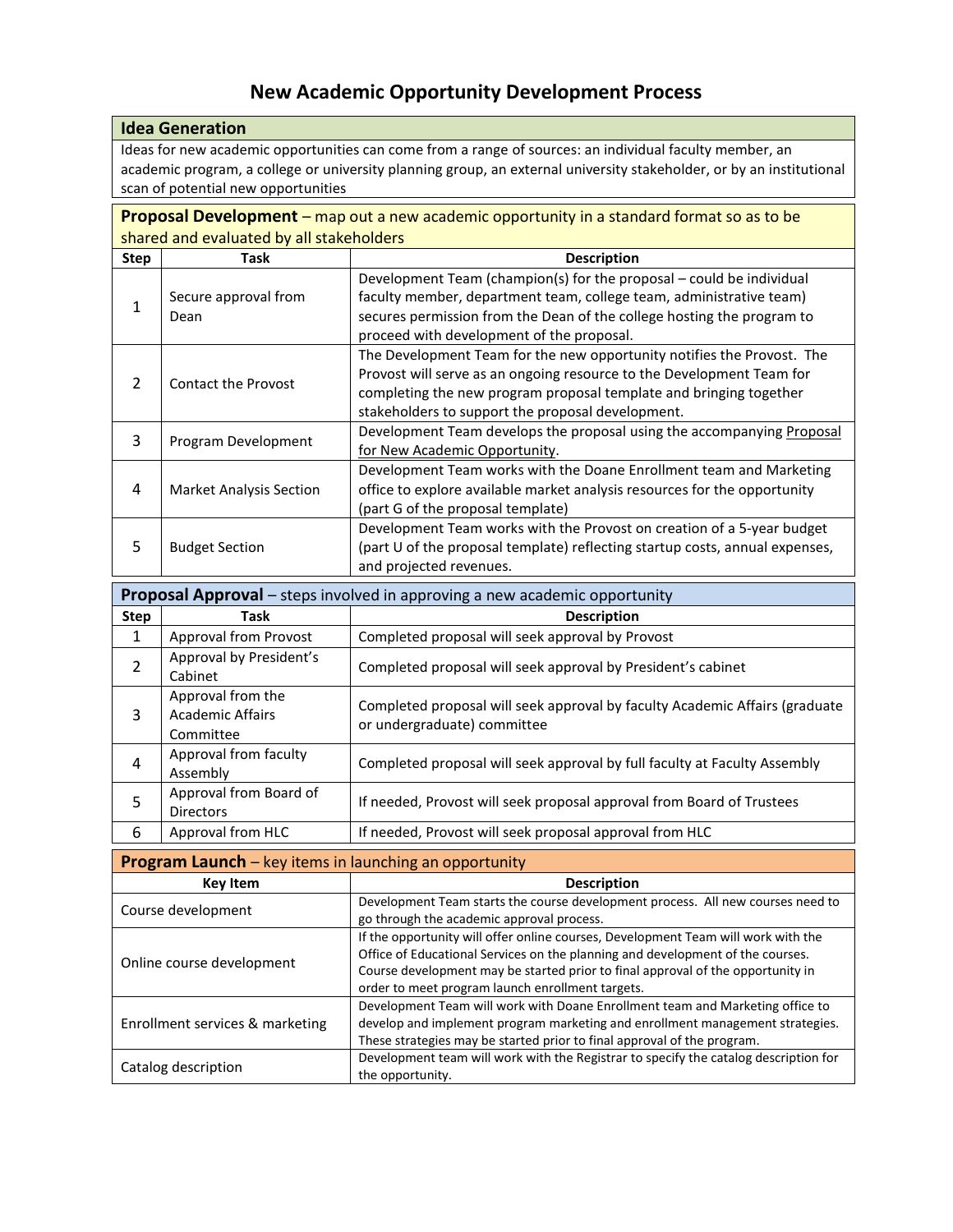## **Proposal for New Academic Opportunity**

**A OPPORTUNITY DETAILS**

**Opportunity Title:** 

**Degree/certificate to be awarded:**

**Classification of Instruction Program (CIP) code** (if applicable): (website for code: [https://nces.ed.gov/ipeds/cipcode/Default.aspx?y=55\)](https://nces.ed.gov/ipeds/cipcode/Default.aspx?y=55)

**College/department for the opportunity:**

**Proposed delivery mechanism** (online, ground, blended)**:**

**Development team members:**

**D**

## **OPPORTUNITY DESCRIPTION**

Provide an overview of the opportunity

#### **PROGRAM RATIONALE**

**C** Why is this opportunity a good match for Doane University? How does the program help fulfill the mission or advance the strategic initiatives of the institution? What benefits does it bring to potential students, faculty, or the community?

#### **STUDENT PROFILE**

Describe the target student audience for this opportunity (e.g., first time residential freshman, working professional, online student)

#### **ADMISSION STANDARDS**

**E** Describe any specific admission requirements for the program. Examples: • Bachelor's degree from a regionally accredited college or university

- Prior degree in a certain area
- Licensure requirements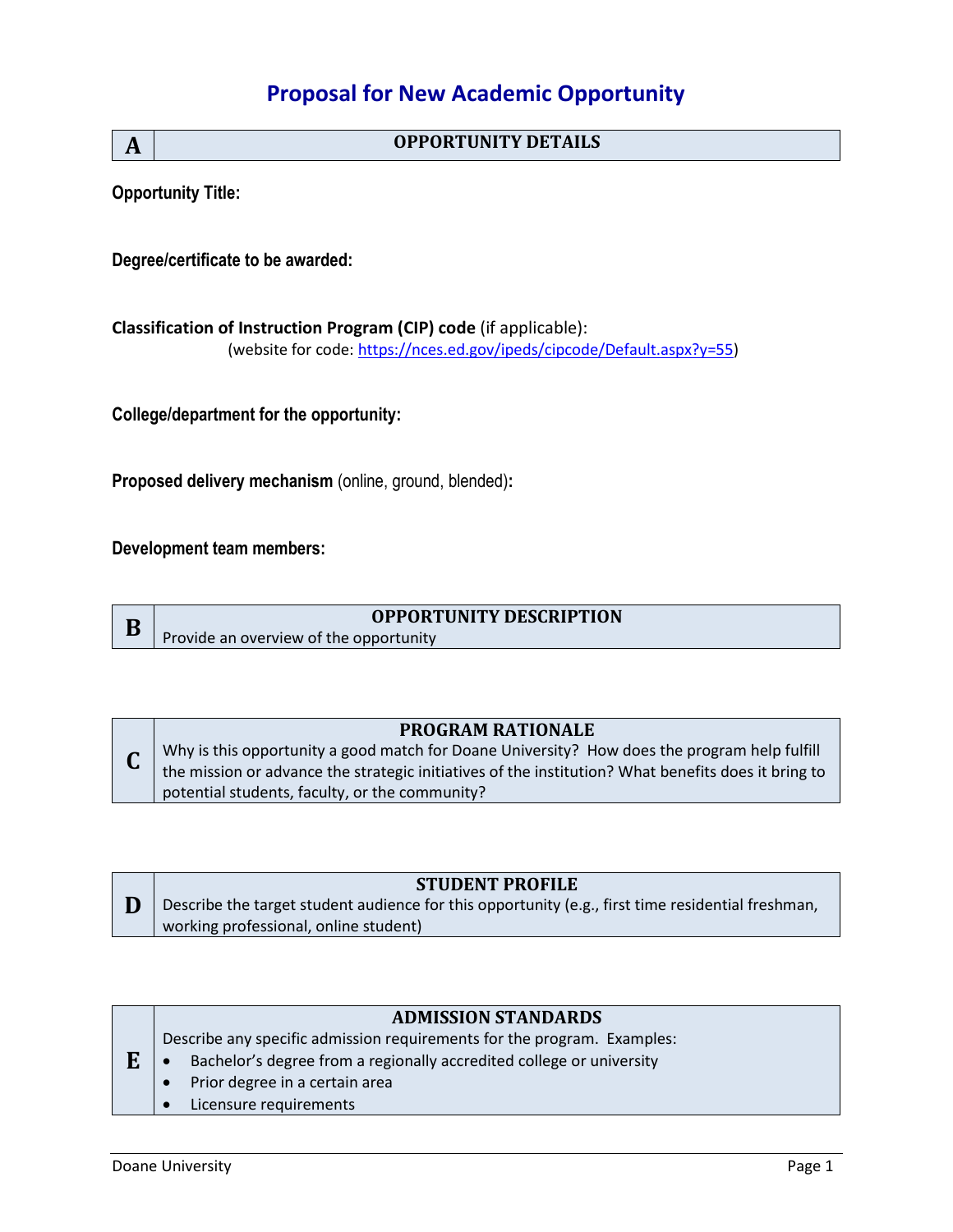- Demonstration of appropriate academic preparation
- A specific grade point average in prior coursework
- A minimum TOEFL score
- Personal interview
- Require examination and minimum score (GRE, LSAT, GMAT)

#### **COMPETITIVE ENVIRONMENT**

Explain how this opportunity compares to others. Examples:

- What other Nebraska-based schools offer this opportunity? What has been their enrollment and degree confirmation for the past five years.
- **F** What is the regional/national/online competition?
	- How do we see our opportunity competing in this environment?
		- What will differentiate our program (e.g., cost, flexibility, quality of courses, instructors, course/program structure)?
	- Will this program draw new students to Doane?

## **MARKET DEMAND**

## DEVELOPMENT TEAM works with Doane's Enrollment and Marketing team on this section

What is the potential market demand for this opportunity? Examples:

- Department of labor projections
- Number of new graduates needed in the future
- Rate of Growth
- **G** Annual Salary
	- Job prospects for graduates/hiring trends
	- Anecdotal evidence demonstrating demand and growth
	- Review of job websites
	- NCES/IPEDS
	- Industry associations
	- General literature review (Lexis-Nexis), Web searching
	- Commercial website offering program assessment trends and data
	- Support from businesses or organizations

#### **ENROLLMENT PROJECTIONS**

What does enrollment look like for this opportunity? Examples:

- Map out anticipated enrollments for 3 years.
- How many starts per year?
- Is there a maximum to be allowed in the program per year?

**H**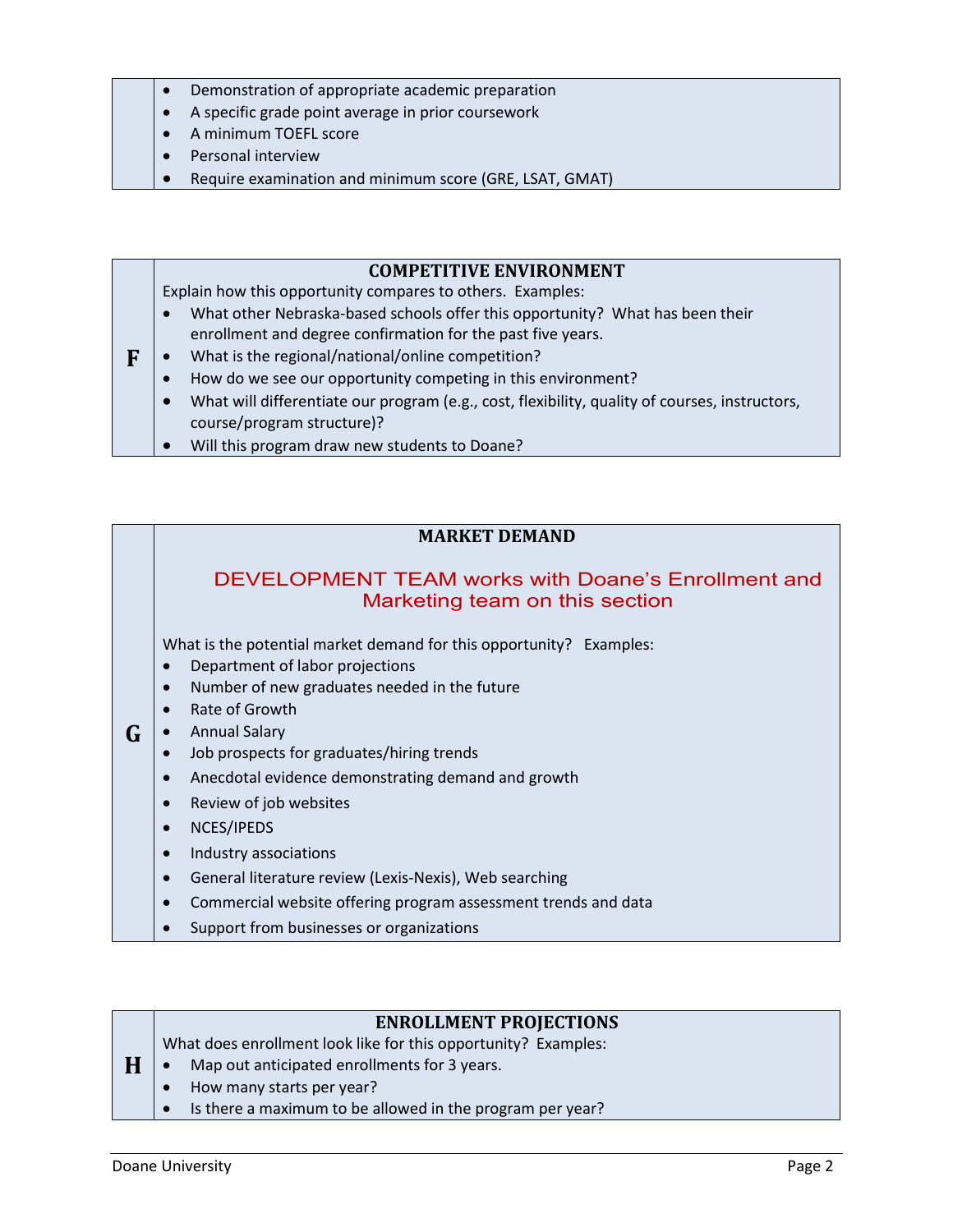## **PROGRAM OF STUDY and CURRICULUM**

Provide a preliminary program of study for this opportunity – themes of major courses/tracks.

*If possible*, list required courses, electives, and co-requisites. Provide a detailed list of courses in the program – title, course description, and credit hours. Also specify if the course is a new or existing course. For undergraduate opportunities - discuss relationship with Doane Core and existing courses/programs.

**NOTE:** For certain opportunities, development of the program of study and detailed curriculum will require months of work and possibly external resources. *Lack of a detailed program of study should not limit the approval of a program.* Approval of a proposal should move forward and when the details are later specified, they should be reviewed and approved by the Academic Affairs or Graduate Affairs Committee.

## **ACCREDITATION REQUIREMENT**

**J** If program-specific accreditation is required for the proposed opportunity, describe the accreditation process. What are the key requirements of the accrediting agency (e.g., required credit hours, required courses, program director/staffing)

## **STUDENT LEARNING OUTCOMES AND ASSESSMENT PLAN**

As a high level, explain what a student knows or be able to do as a result of completing this program?

If possible, provide a matrix of program outcomes to sources of evidence, assessment measures, and data collection points. Possibilities include, for example, student course evaluations, graduate exit survey data, faculty reflection, student focus groups, employer evaluations, direct evidence of student learning embedded in key course assignments, evaluation of capstone activities, student portfolios, advisory board feedback. Who will review the assessment data and make recommendations for program improvement?

**NOTE:** For certain opportunities, development of a detailed outcome and assessment plan will require months of work and possibly external resources. *Lack of a detailed outcome and assessment plan should not limit the approval of a program.* Approval of a proposal should move forward and when the details are later specified, they should be reviewed and approved by the Academic Affairs or Graduate Affairs Committee.



**K**

**I**

## **LAUNCH TIMELINE AND SCHEDULE**

Map out a general timeline for transitioning from approval to launching this opportunity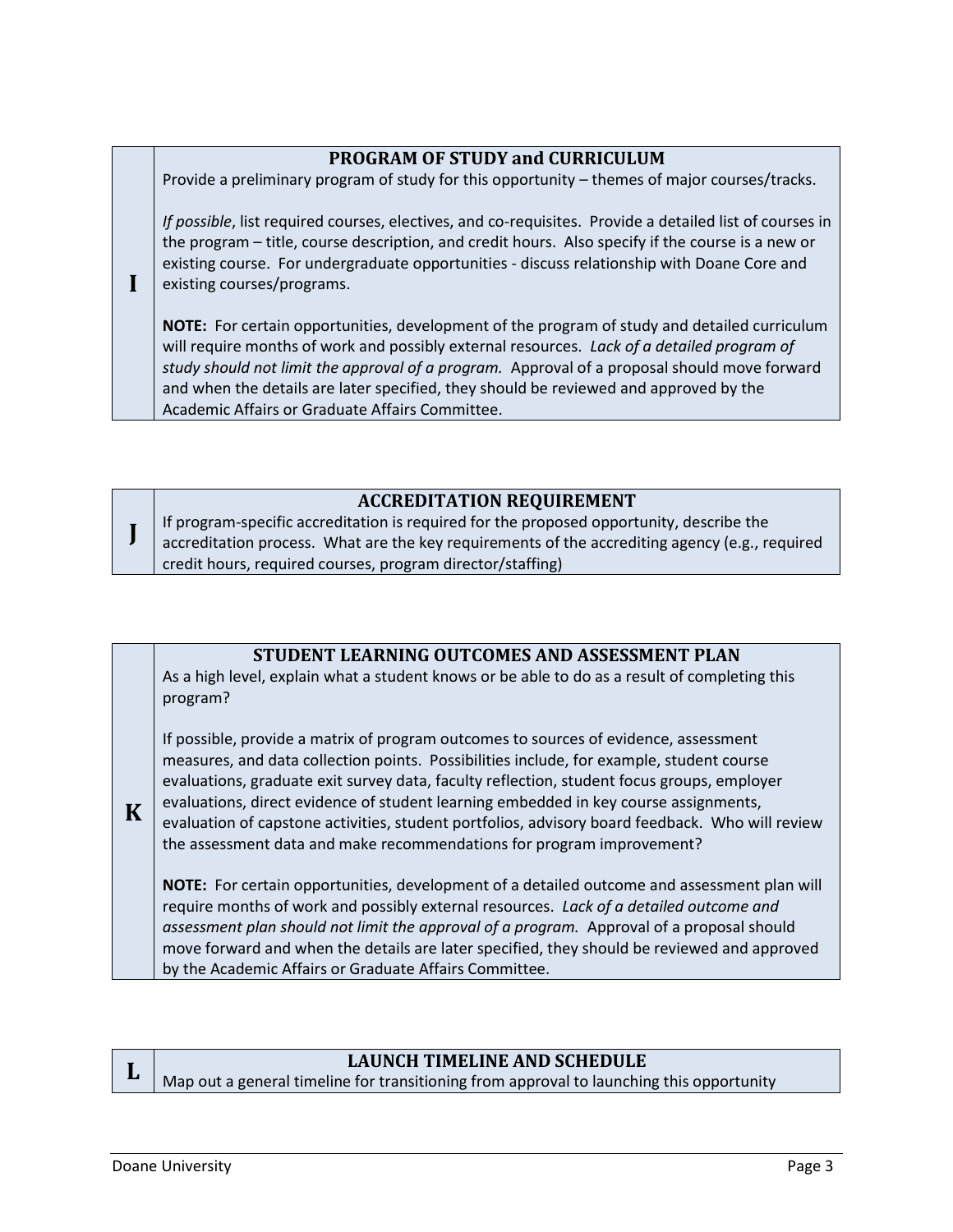## **SPINOFF OPPORTUNITIES**

**M** Outline any additional credit (e.g., minor, graduate certificate) and noncredit (e.g., professional development certificate, edX) tracks that could result from this opportunity.

## **EXTERNAL FUNDING SOURCES**

**N** Is there external funding available to support the development of the opportunities? Examples: educational grants, foundations, donor, corporations.

#### **COLLABORATION**

**O** Describe any plans for inter-institutional collaboration (articulation agreements, partnership with another school)

## **ADVISORY BOARD**

**P** Will the opportunity have an advisory board? Are their individuals already interested in serving on this board? What would be the role of the advisory board?

#### **HUMAN RESOURCE NEEDS**

Map out the human resource needs to support this opportunity. For example:

- What administrative structure will supervise the program?
- Who will teach in this opportunity adjunct or full-time faculty?
- If current full-time faculty, do they have capacity in current load?
- **Q** Will new full-time faculty be required? What educational qualifications (degree level, rank, and focus area) will they need?
	- Will graduate assistants be used?
	- What faculty development resources will be required?
	- Will support staff (administrative, lab) be needed?

## **PHYSICAL RESOURCE NEEDS**

**R** Describe the physical space (office, classroom, and lab) requirements for this opportunity. If lab space is required, will it have to be new or can it use existing space? If new, what is its approximate cost (e.g., new lab cost)?